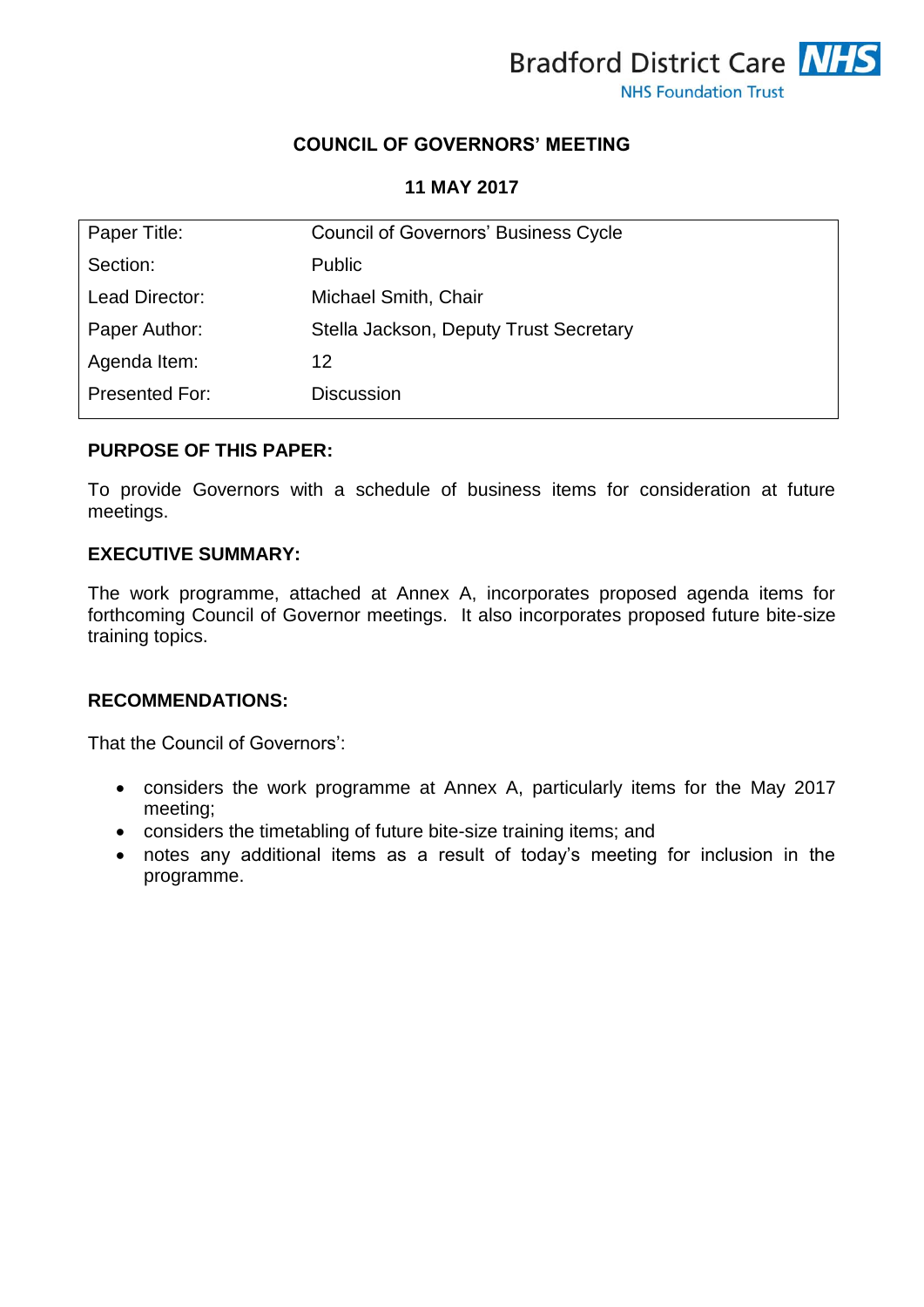

# **COUNCIL OF GOVERNORS' WORK PROGRAMME 2016/17**

| <b>Subject Group</b>                  | February 2017                                                                                                                                     | <b>May 2017</b>                                                                                                                                                                                                                                                                                   |
|---------------------------------------|---------------------------------------------------------------------------------------------------------------------------------------------------|---------------------------------------------------------------------------------------------------------------------------------------------------------------------------------------------------------------------------------------------------------------------------------------------------|
| <b>Standing Items</b>                 | Chair's Report on Board of Director Meetings<br><b>Integrated Performance Report</b><br>Council of Governors' Work Programme<br>Governor Feedback | Chair's Report on Board of Director Meetings<br><b>Integrated Performance Report</b><br><b>Council of Governors' Work Programme</b><br>Governor Feedback                                                                                                                                          |
| <b>Bitesize Training</b>              | Holding to Account (45 minutes)                                                                                                                   | <b>Mental Health Strategy</b>                                                                                                                                                                                                                                                                     |
| <b>Quality and</b><br><b>Strategy</b> | <b>Quality Accounts - Quality Goal</b><br>Maximising the full potential of our relationships                                                      | Effectiveness of the Revised Complaints Process (Agreed at<br>August 2016 meeting - moved to May from February)<br><b>Annual Plan</b><br>Update about Plans for the ITC Unit (if available)<br><b>Mortality Review</b>                                                                            |
| Governance                            | <b>Governor Approved Minutes</b><br>Nominations Committee Terms of Reference<br><b>Quality Review of Audits (tbc)</b>                             | <b>Governor Approved Minutes</b><br>Lead Governor/Deputy Lead Governor Appointments<br><b>Committee Appointments</b><br>Register of Interests and Fit and Proper Person Declaration<br>(to be sent out via email)<br>COG Performance Review Proposal (Chair's Report)<br>Quality review of audits |